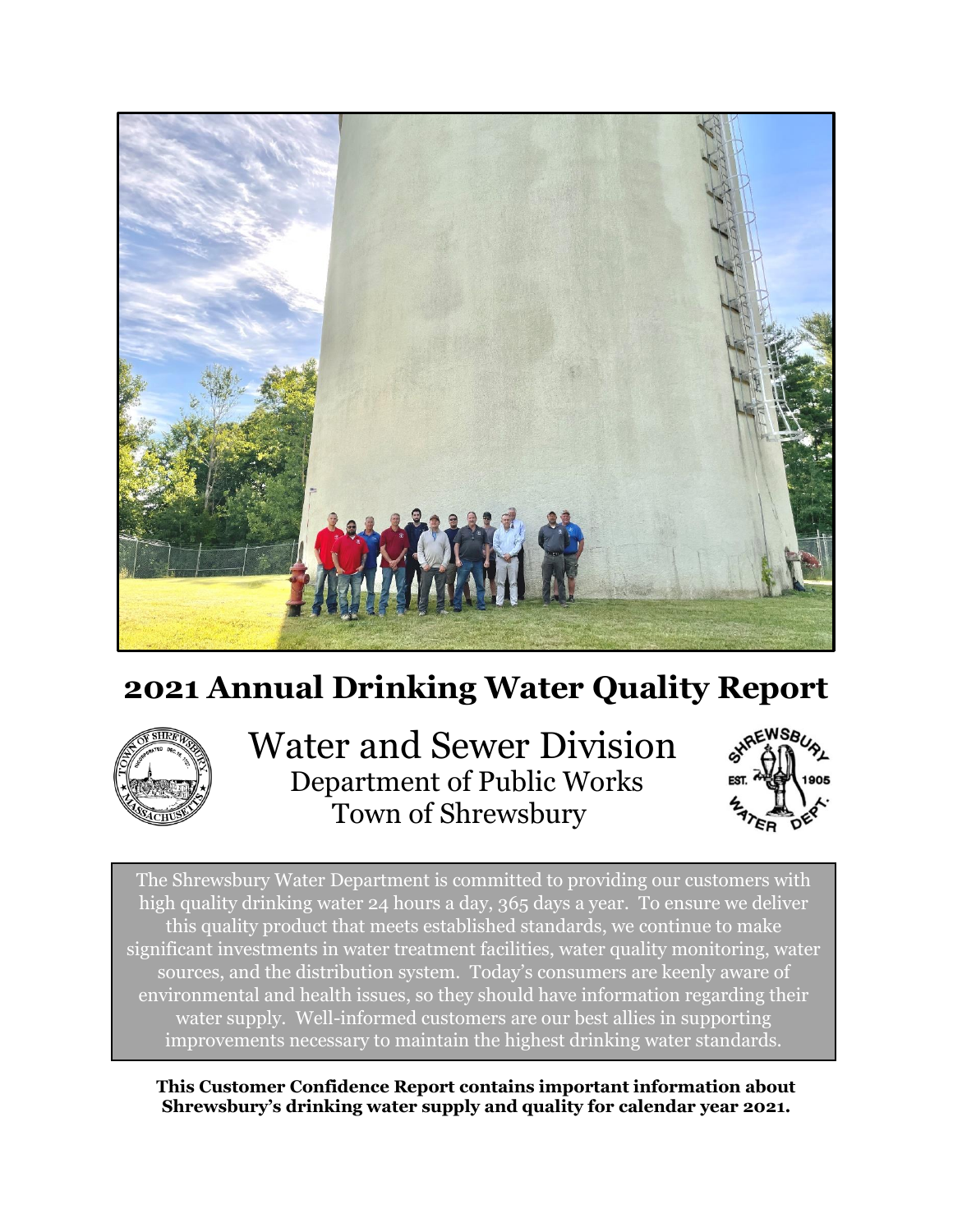## **A Message from the Superintendent – A Review of 2021**

Dear Water Customer,

As I reflect back on calendar year 2021, the Water and Sewer Division had several notable achievements despite the many challenges brought about by the Covid-19 pandemic. One of the most significant accomplishments was completing the first full cycle of the unidirectional flushing program. With assistance from contractor, Hydra Tech, Inc. of Sterling, MA, the unidirectional flushing of all town-owned water mains has been completed since this program began in 2019. In addition to improving water quality, several malfunctioning water valves were identified and replaced before complete failure and a significant number of fire hydrants were inspected and operated during the flushing. Also, many of our staff took advanced training courses in water distribution and treatment and successfully obtained additional licenses. The knowledge gained and additional licensure obtained is very beneficial to the Water and Sewer Division.

Water supply, quality, and system reliability continued to be a top priority in 2021. Nearly 8,000 feet of water main was replaced on Saybrook Road, Main Circle, School Street, and Douglas Circle by Ricciardi Brothers, Inc. of Worcester, MA. With assistance from the Town's water consulting engineering firm, Tata and Howard, of Marlborough, MA, and subconsultant Blueleaf Inc. of Charlton, MA, pilot testing for the removal of PFAS began and will continue into the summer of 2022. The final report for the hexavalent chromium pilot testing conducted by subconsultant AdEdge Water Technologies, LLC of Duluth, GA was delivered to the town in late fall. Lastly, the final permitting process for the replacement well at Home Farm and the new Sewell Street well continued during the year with construction expected to begin in 2022.

I hope you find this report informative and please do not hesitate to contact me if you have any questions regarding your water supply. Finally, the Board of Selectmen, who serve as the Water Commissioners, often review water related topics on their agenda and I encourage you to attend their meetings.

Sincerely,

Druil C. Pouley

Daniel C. Rowley, Superintendent Water and Sewer Division Shrewsbury Public Works 100 Maple Avenue Shrewsbury, MA 01545 508-841-8502

*On the cover: The Shrewsbury DPW Water and Sewer Division Team in front of the 1,000,000 gallon water storage tank at Masonic.*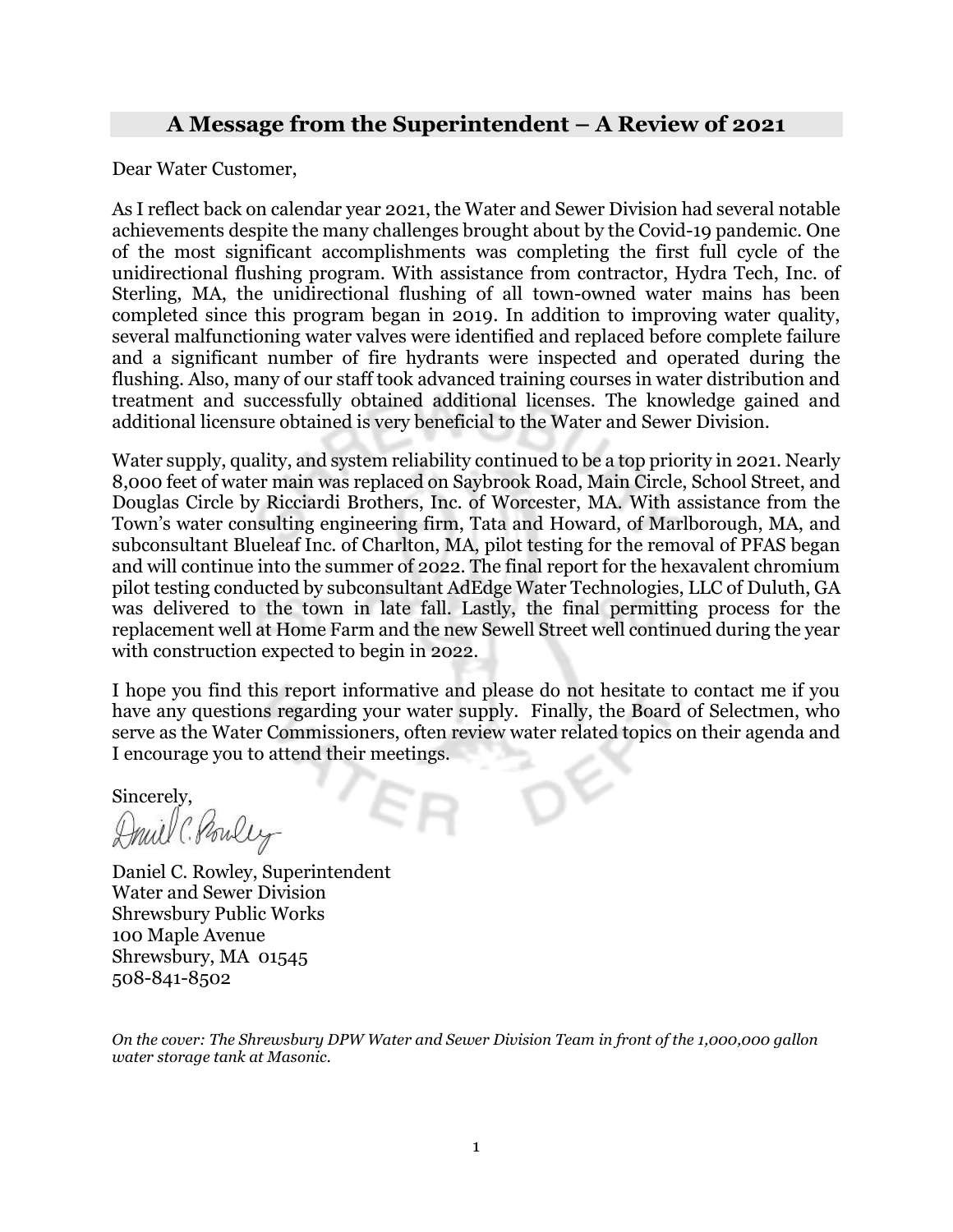

The water distribution system is served by eight (8) gravel packed wells and consists of, 207.93 miles of water mains, 11,628 water service connections, three booster stations, six water storage tanks, and three pressure zones.

In 2021, a total of 1,275,710,000 gallons of water were pumped, forty-five (63) new water services were installed, 8,000 linear feet of water main replaced, the maximum gallons of water used in one day was 4,500,000, with a daily average for the year of 3,495,096 gallons.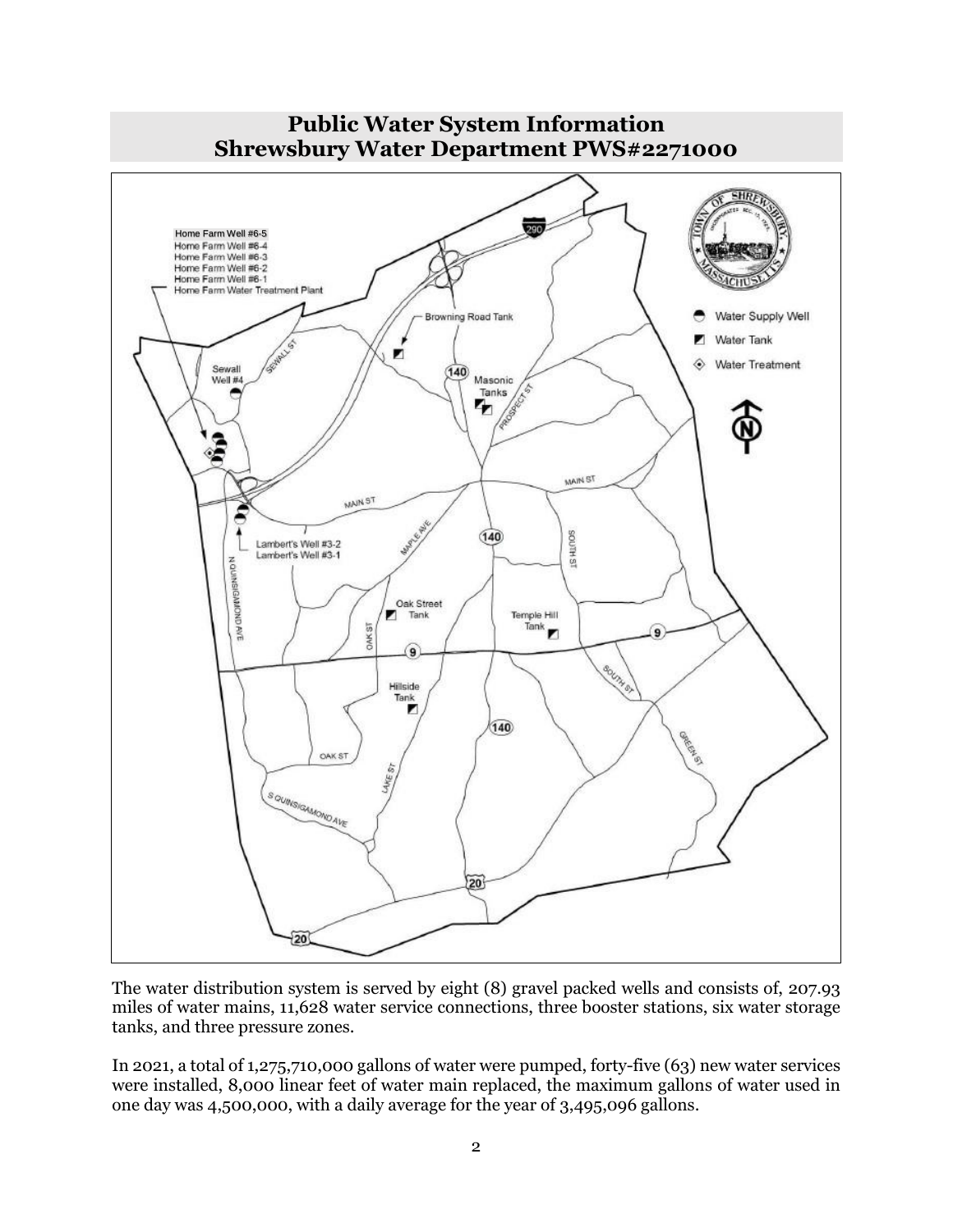## **Drinking Water Sources**

The Town's water supply comes entirely from a series of eight (8) active gravel packed groundwater supply wells, located in the northwest quadrant of Town. The eight wells are pumped to the Home Farm Water Treatment Plant facility for treatment before entering the distribution system. State and federal drinking water regulations require certain chemical treatments before groundwater enters the distribution system:

- Biological filtration for manganese removal and deep bubble aeration for VOC removal
- Dissolved oxygen added to aid the biological filtration process
- Chlorine is added to disinfect the water to prevent waterborne diseases
- Potassium hydroxide which adjusts the pH of the water and a phosphate based corrosion inhibitor is added to minimize lead and copper
- Fluoride is added for tooth decay prevention

The three remaining wells, South St., Sewall St. #5, and Oak St, are presently not in use because their rated daily capacities have been transferred to the Home Farm Wells. This site has higher yield capacity and better pumping efficiency for the Town.

## **Source Water Assessment and Protection Report**

The Source Water Assessment and Protection (SWAP) program requires states to assess the susceptibility of the public water supplies to potential sources of contamination. The Department of Environmental Protection (Mass DEP) has completed its assessment on each of the Zone II's for Town of Shrewsbury's Wells. Each of our wells has a protected area known as Zone I which is the 400 foot radius proportional to the well's pumping rate. The Town owns or controls by easement this area for each of our individual wells. The Zone II area for each well is the primary recharge area for the aquifer. This area is defined by hydrogeologic studies and varies for each well source.

A susceptibility rating of "high" was assigned to each Zone II using the information compiled by Mass DEP. The main reason being that the wells are located in an aquifer with a high vulnerability to contamination due to the absence of hydrogeologic barrier (i.e. clay) that can prevent contaminant migration. There is also a mixture of residential, commercial and light industrial land uses along with the Route 290 corridor in the Zone II areas.

The Shrewsbury Water Department has long recognized the susceptibility of its sources, and has worked closely with the state to maximize the protection of all of its Zone II's. An Aquifer Overlay District for allowed activities and building requirements in our different well zones has been in place since 1988 along with numerous other zoning by laws passed over the years at our annual Town Meeting. The complete SWAP report can be reviewed online at: **www.mass.gov/doc/shrewsbury-water-department-swapreport/download** or at the Shrewsbury Water Department in the Richard D. Carney Municipal Building, 100 Maple Ave.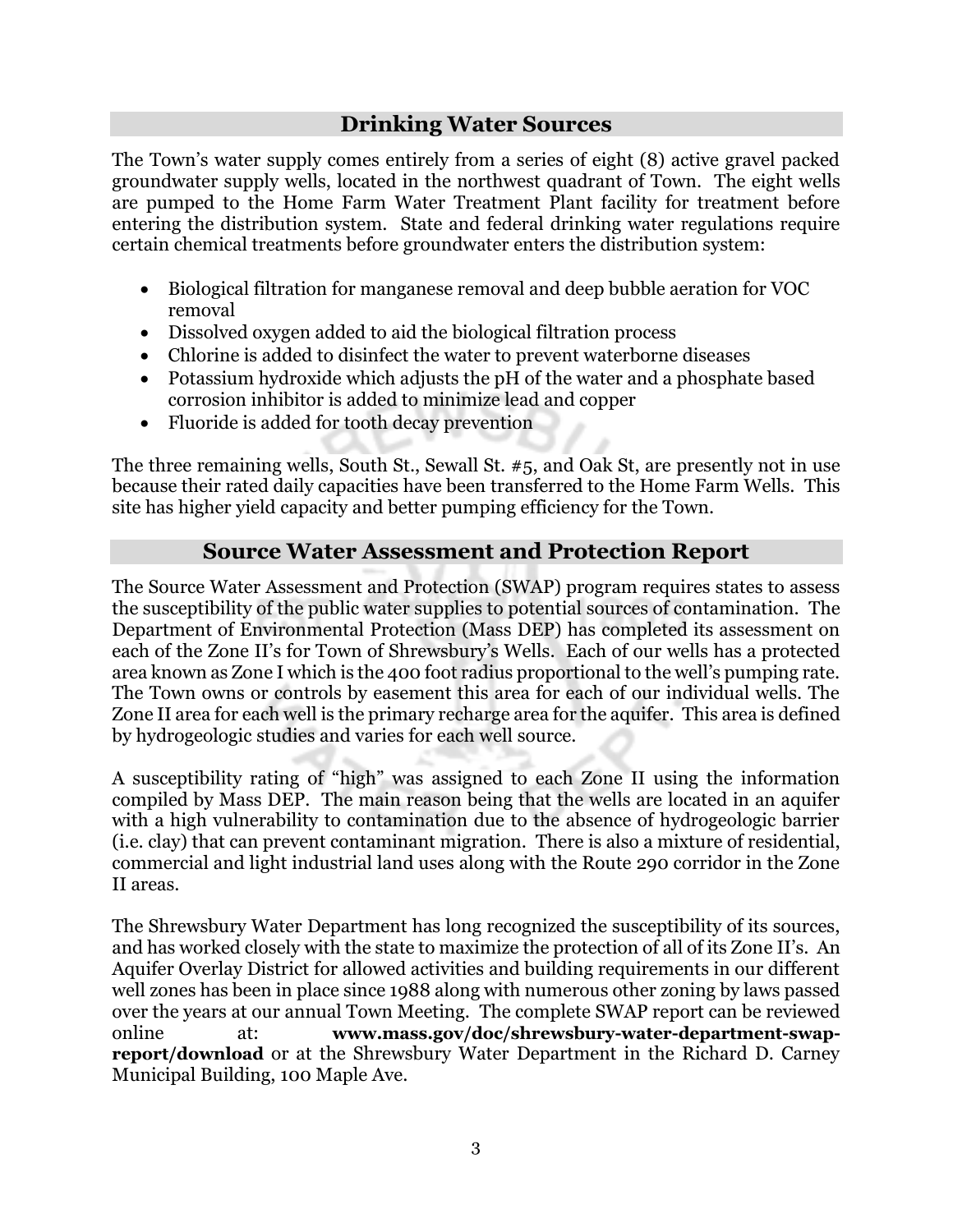## **Substances Found in Tap Water**

Sources of drinking water (both tap water and bottled water) include rivers, lakes, streams, ponds, reservoirs, springs, and wells. As water travels over the surface of the land or through the ground, it dissolves naturally- occurring minerals, and in some cases, radioactive material. It can pick up substances resulting from the presence of animals or from human activity. Contaminants that may be present in source water include:

**Microbial contaminants** - such as viruses and bacteria, which may come from sewage treatment plants, septic systems, agricultural livestock operations, and wildlife.

**Inorganic contaminants** - such as salts and metals, which can be naturally-occurring or result from urban stormwater runoff, industrial or domestic wastewater discharges, oil and gas production, mining, or farming.

**Pesticides and herbicides** - which may come from a variety of sources such as agricultural, urban stormwater runoff, and residential uses.

**Organic chemical contaminants** - including synthetic and volatile organic chemicals, which are by-products of industrial processes and petroleum production, and can also come from gas stations, urban stormwater runoff, and septic systems.

**Radioactive contaminants** - which can be naturally occurring or be the result of oil and gas production and mining activities.

**Lead & Copper** – if present, elevated levels of lead can cause serious health problems, especially for pregnant women and young children. Lead in drinking water is primarily from materials and components associated with service lines and home plumbing.

The Town of Shrewsbury Water Department is responsible for providing high quality drinking water, but cannot control the variety of materials used in plumbing components. When your water has been sitting for several hours, you can minimize the potential for lead exposure by flushing your tap for 30 seconds to 2 minutes before using water for drinking or cooking. If you are concerned about lead in your water, you may wish to have your water tested. Information on lead in drinking water, testing methods, and steps you can take to minimize exposure is available from the Safe Drinking Water Hotline or at [http://www.epa.gov/safewater/lead.](http://www.epa.gov/safewater/lead)

In order to ensure that tap water is safe to drink, the U.S. Environmental Protection Agency (EPA) prescribes regulations that limit the amount of certain contaminants in water provided by public water systems. The Food and Drug Administration (FDA) regulations establish limits for contaminants in bottled water that must provide the same protection for public health. All drinking water, including bottled water, may reasonably be expected to contain at least small amounts of some contaminants. The presence of contaminants does not necessarily indicate that water poses a health risk. More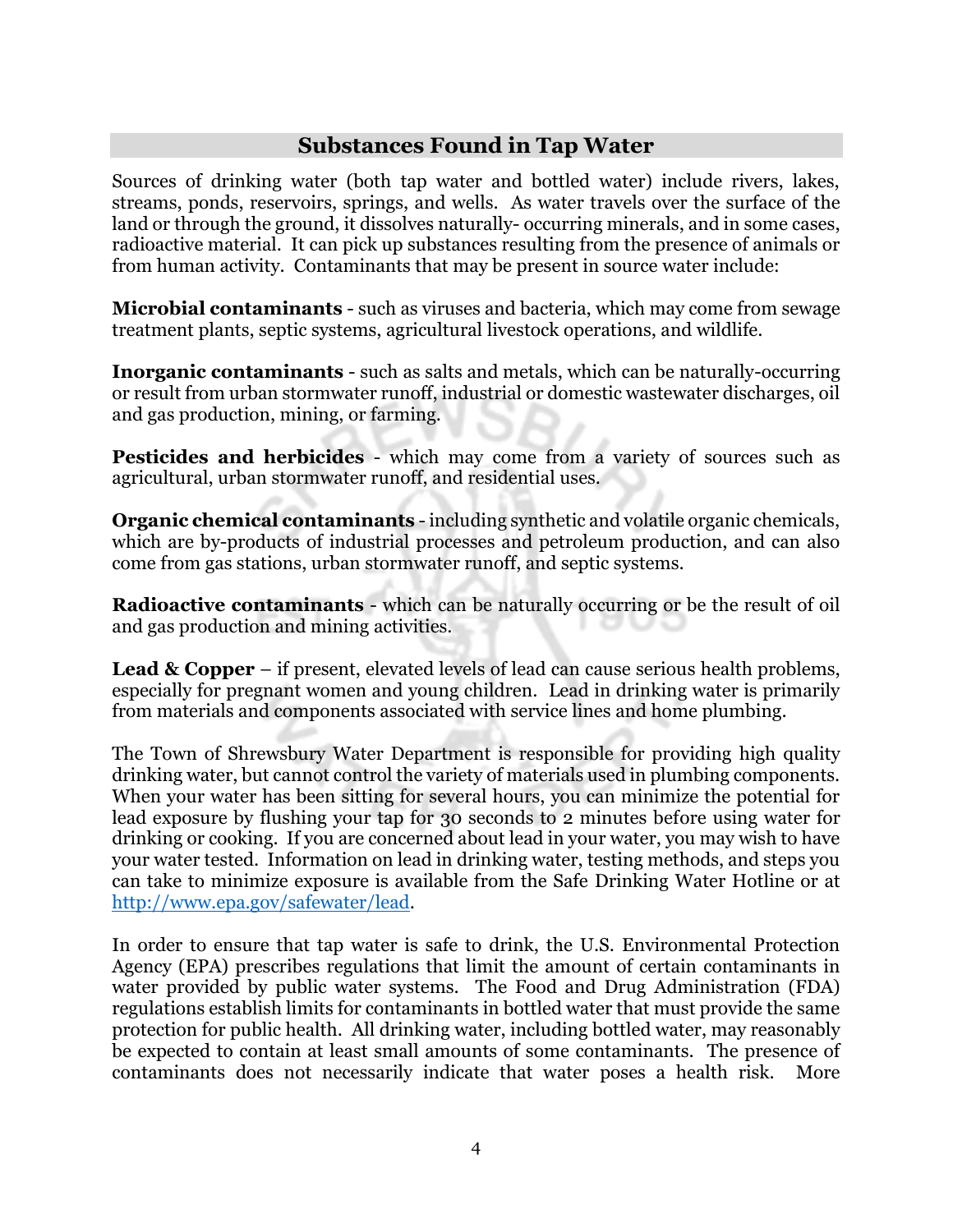information about contaminants and potential health effects can be obtained by calling the EPA's Safe Drinking Water Hotline at 800.426.4791.

Some people may be more vulnerable to contaminants in drinking water than the general population. Immuno- compromised persons such as persons with cancer undergoing chemotherapy, persons who have undergone organ transplants, people with HIV/AIDS or other immune system disorders, some elderly, and some infants can be particularly at risk from infections. These people should seek advice about drinking water from their health care providers. EPA/Centers for Disease Control and Prevention (CDC) guidelines on lowering the risk of infection by Cryptosporidium and other microbial contaminants are available from the Safe Drinking Water Hotline at 800.426.4791.

## **Important Definitions**

**Maximum Contaminant Level (MCL)** – the highest level of a contaminant that is allowed in drinking water. MCL's are set as close to the MCLGs as feasible using the best available treatment technology.

**Maximum Contaminant Level Goal (MCLG)** – the level of a contaminant in drinking water below which there is no known or expected risk to health. MCLGs allow for a margin of safety.

**Secondary Maximum Contaminant Level (SMCL) -** These standards are developed to protect the aesthetic qualities of drinking water and are not health based.

**Treatment Technique (TT)** – A required process intended to reduce the level of a contaminant in drinking water.

**Action Level (AL)** – The concentration of a contaminant that, if exceeded, triggers treatment or other requirements that a water system must follow.

**Parts per Million (ppm) –** This unit is equivalent to one milligram per liter (mg/L).

One part per million is equal to:

- One ounce in 82,500 pounds
- One minute in two years
- One penny in \$10,000
- One drop in ten gallons

**Parts per Billion (ppb) –** Micrograms per liter (ug/L). Equivalent to one drop in 10,000 gallons.

**Parts per Trillion (ppt)** – Nanograms per liter (ng/L). Equivalent to one drop in an Olympic size swimming pool.

**pCi/L=** picocuries per liter (a measure of radioactivity)

**Massachusetts Office of Research and Standards Guideline (ORSG) –** This is the concentration of a chemical in drinking water, at or below which, adverse health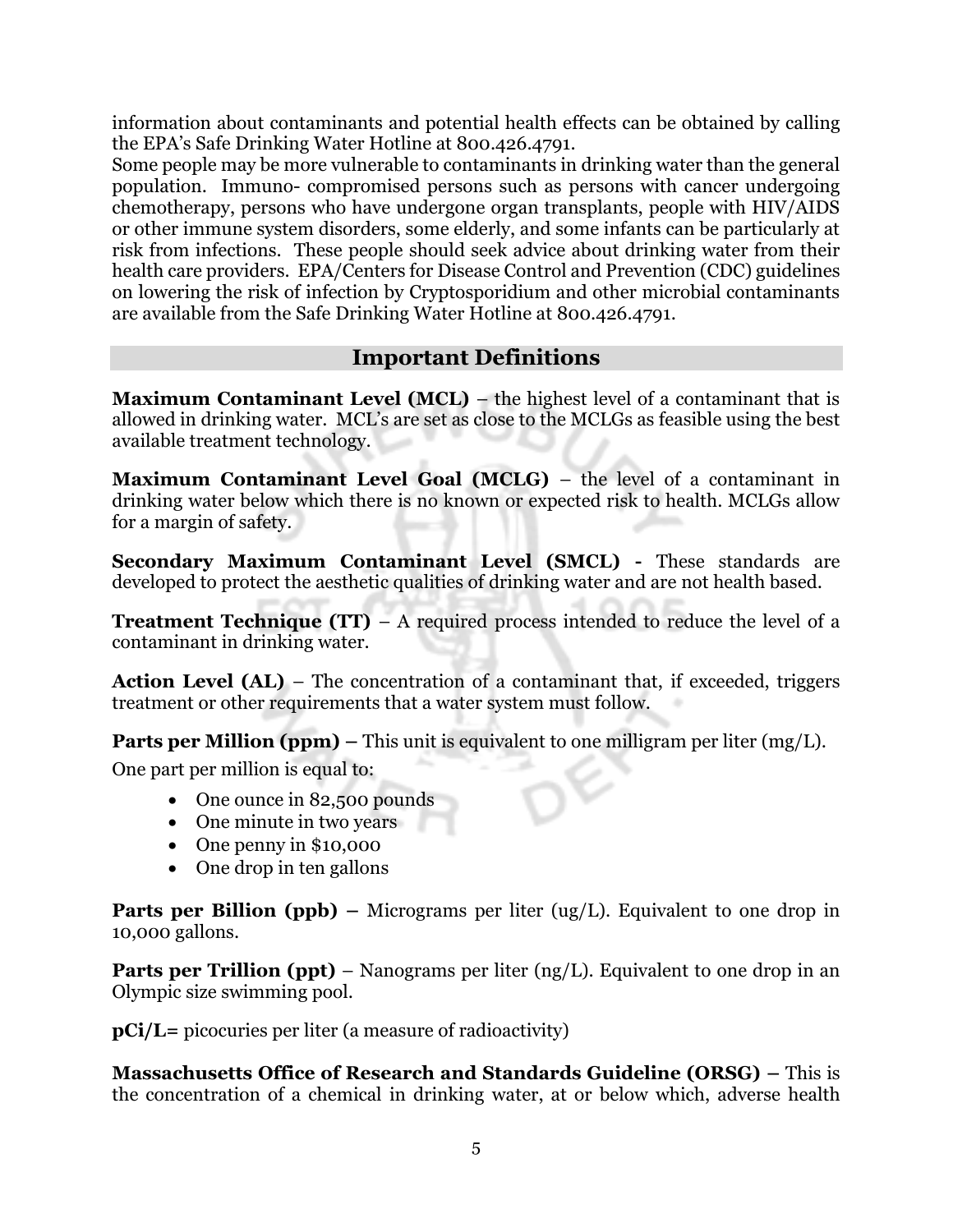effects are unlikely to occur after chronic (lifetime) exposure. If exceeded, it serves as an indicator of the potential need for further action.

**Lead and Copper 90th Percentile –** Out of every ten (10) homes sampled, nine (9) were at or below this level.

**Maximum Residual Disinfectant Level (MRDL) –** The highest level of a disinfectant allowed in drinking water. There is convincing evidence that addition of a disinfectant is necessary for control of microbial contaminants.

**Maximum Residual Disinfectant Level Goal (MRDLG) –** The level of a drinking water disinfectant below which there is no known expected risk to health. MRDLGs do not reflect the benefits of the use of disinfectants to control microbial contaminants.

**ND=** not detected N/A= not applicable

# **Water Quality Testing Results**

The tables below list all the drinking water contaminants that were detected during the 2021 calendar year or during the most recent monitoring period for each contaminant group in the water supplied to the distribution system.

| <b>Bacteria</b>     | <b>Highest # of Positive</b><br><b>Samples in a Month</b> | <b>MCL</b> | <b>MCLG</b> | <b>Violation</b><br>(Y/N) | <b>Possible Sources of Contamination</b> |
|---------------------|-----------------------------------------------------------|------------|-------------|---------------------------|------------------------------------------|
| Total<br>Coliform** |                                                           |            | 0           | N                         | Naturally present in the<br>environment  |
| E. Coli             |                                                           | $***$      |             | N                         | Human and animal fecal waste             |

**\* Coliforms are bacteria that are naturally present in the environment and are used as an indicator that other, potentially harmful bacteria may be present.** 

## **\*\* Compliance with the E. coli MCL is determined upon additional repeat testing.**

| <b>Regulated</b><br><b>Contaminants</b> | Date(s)<br><b>Collected</b> | $90^{\text{TH}}$<br>percentile | <b>Action</b><br><b>Level</b> | <b>MCLG</b> | $#$ of<br>sample<br><b>sites</b> | # of sites<br>above<br><b>Action</b><br><b>Level</b> | <b>Possible Source of Contamination</b>                                                                         |
|-----------------------------------------|-----------------------------|--------------------------------|-------------------------------|-------------|----------------------------------|------------------------------------------------------|-----------------------------------------------------------------------------------------------------------------|
| Lead (ppb)                              | $8/13/21 -$<br>9/22/21      | 2.5                            | 15                            | $\mathbf 0$ | 63                               | $\mathbf 0$                                          | Corrosion of household plumbing<br>systems; Erosion of natural<br>deposits                                      |
| Copper (ppm)                            | $8/13/21 -$<br>9/22/21      | 0.244                          | $1.3\,$                       | 1.3         | 63                               | $\mathbf 0$                                          | Corrosion of household plumbing<br>systems; Erosion of natural<br>deposits; Leaching from wood<br>preservatives |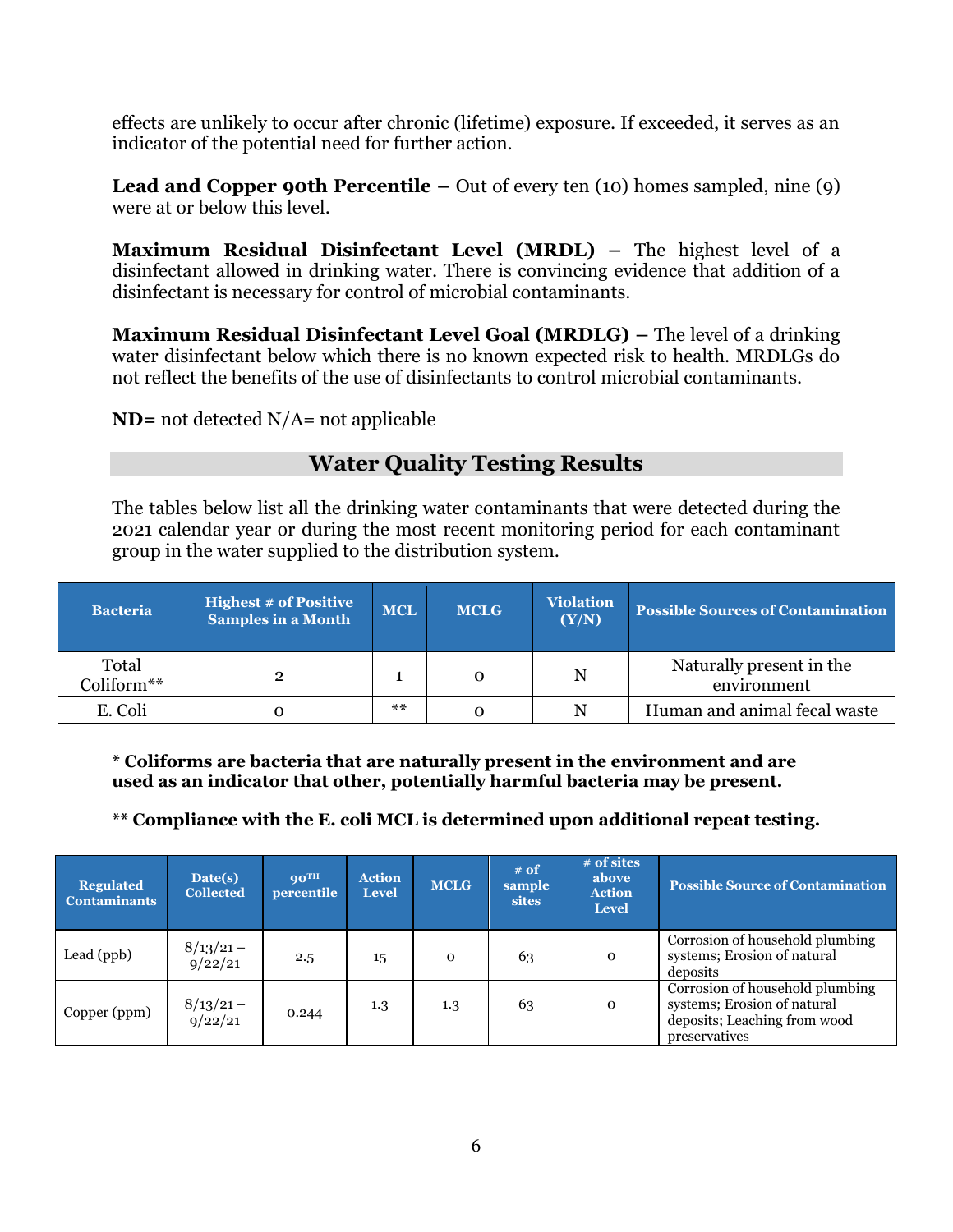| <b>Regulated Contaminant</b>                                                                                               | Date(s)<br><b>Collected</b> | <b>Highest</b><br><b>Result or</b><br><b>Highest</b><br><b>Running</b><br><b>Average</b><br><b>Detected</b> | Range<br><b>Detected</b> | <b>MCL</b><br>or<br><b>MRDL</b> | <b>MCLG</b><br>or<br><b>MRDLG</b> | <b>Violation</b><br>(Y/N) | <b>Possible Source(s) of</b><br><b>Contamination</b>                                                                                  |  |  |  |
|----------------------------------------------------------------------------------------------------------------------------|-----------------------------|-------------------------------------------------------------------------------------------------------------|--------------------------|---------------------------------|-----------------------------------|---------------------------|---------------------------------------------------------------------------------------------------------------------------------------|--|--|--|
| <b>Inorganic Contaminants</b>                                                                                              |                             |                                                                                                             |                          |                                 |                                   |                           |                                                                                                                                       |  |  |  |
| Barium (ppm)<br>(Latest results)                                                                                           | 5/16/19                     | 0.0222                                                                                                      | 0.0222                   | $\overline{2}$                  | $\overline{2}$                    | $\mathbf N$               | Discharge of drilling<br>wastes; discharge from<br>metal refineries; erosion of<br>natural deposits                                   |  |  |  |
| Chromium (ppb)<br>(Latest results)                                                                                         | 5/16/19                     | 3.4                                                                                                         | 3.4                      | 100                             | 100                               | ${\bf N}$                 | Discharge from pulp mills;<br>erosion of natural deposits                                                                             |  |  |  |
| Nitrate (ppm)                                                                                                              | 5/19/21                     | 0.765                                                                                                       | 0.765                    | 10                              | 10                                | $\mathbf N$               | Runoff from fertilizer use;<br>leaking from septic tanks,<br>sewage; erosion of natural<br>deposits                                   |  |  |  |
| <b>Hexavalent Chromium</b><br>(ppb)                                                                                        | 4/15/21<br>10/6/21          | 7.8                                                                                                         | $4.3 -$<br>7.8           | 100                             | 100                               | $\mathbf N$               | Leaching from ore-<br>processing sites, discharge<br>from electronics, glass, and<br>drug factories                                   |  |  |  |
| Fluoride (ppm) *<br>(The addition of<br>sodium fluoride was<br>suspended on<br>$12/9/2021$ due to<br>supply interruption). | Daily                       | 0.83                                                                                                        | $0.15 -$<br>0.83         | 4                               | $\overline{\mathcal{A}}$          | ${\bf N}$                 | Erosion of natural deposits;<br>water additive which<br>promotes strong teeth;<br>discharge from fertilizer<br>and aluminum factories |  |  |  |
| * Fluoride also has a secondary contaminant level (SMCL) of 2 ppm.                                                         |                             |                                                                                                             |                          |                                 |                                   |                           |                                                                                                                                       |  |  |  |
| <b>Volatile Organic Compounds (VOC's)</b>                                                                                  |                             |                                                                                                             |                          |                                 |                                   |                           |                                                                                                                                       |  |  |  |
| Tetrachloroethylene<br>(ppb)                                                                                               | Quarterly<br>(2021)         | 1.47                                                                                                        | $ND -$<br>1.47           | 5                               | $\mathbf 0$                       | ${\bf N}$                 | Discharge from factories<br>and dry cleaners                                                                                          |  |  |  |
| <b>Bromoform</b><br>(ppb)                                                                                                  | Quarterly<br>(2021)         | 0.66                                                                                                        | $ND -$<br>0.66           | N/A                             | $\mathbf 0$                       | ${\bf N}$                 | Trihalomethane - by-<br>product of drinking water<br>chlorination                                                                     |  |  |  |
| Dibromochloromethane<br>(ppb)                                                                                              | Quarterly<br>(2021)         | 0.85                                                                                                        | $0.57 -$<br>0.85         | N/A                             | 60                                | ${\bf N}$                 | Trihalomethane - by-<br>product of drinking water<br>chlorination                                                                     |  |  |  |
| <b>Radioactive Contaminants</b>                                                                                            |                             |                                                                                                             |                          |                                 |                                   |                           |                                                                                                                                       |  |  |  |
| Gross Alpha (pCi/l)<br>(minus uranium)<br>(Latest results)                                                                 | Quarterly<br>(2019)         | 1.12                                                                                                        | $0.204 -$<br>1.12        | 15                              | $\mathbf O$                       | N                         | Erosion of natural deposits                                                                                                           |  |  |  |
| Radium 226 & 228<br>(pCi/L) (combined<br>values)<br>(Latest results)                                                       | Quarterly<br>(2019)         | 1.287                                                                                                       | $0.495 -$<br>1.287       | $\sqrt{5}$                      | $\mathbf 0$                       | $\mathbf N$               | Erosion of natural deposits                                                                                                           |  |  |  |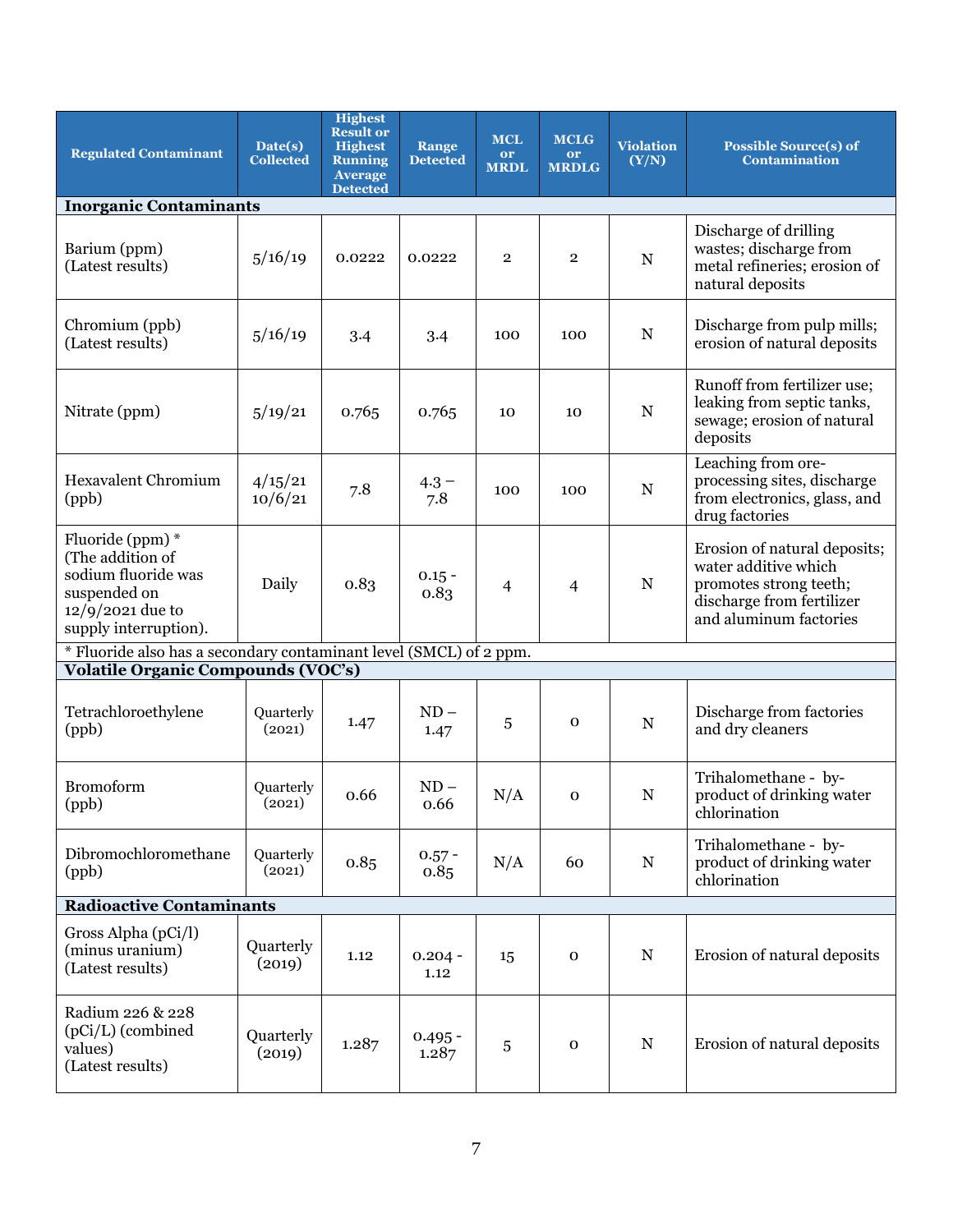| <b>Regulated Contaminant</b>                                                                  | Date(s)<br><b>Collected</b>                       | <b>Highest</b><br><b>Result or</b><br><b>Highest</b><br><b>Running</b><br><b>Average</b><br><b>Detected</b> | <b>Range</b><br><b>Detected</b> | <b>MCL</b><br>or<br><b>MRDL</b> | <b>MCLG</b><br>or<br><b>MRDLG</b> | <b>Violation</b><br>(Y/N) | <b>Possible Source(s) of</b><br><b>Contamination</b>                                                                                                                                                                                  |  |  |  |
|-----------------------------------------------------------------------------------------------|---------------------------------------------------|-------------------------------------------------------------------------------------------------------------|---------------------------------|---------------------------------|-----------------------------------|---------------------------|---------------------------------------------------------------------------------------------------------------------------------------------------------------------------------------------------------------------------------------|--|--|--|
|                                                                                               | <b>Disinfectants and Disinfection By-Products</b> |                                                                                                             |                                 |                                 |                                   |                           |                                                                                                                                                                                                                                       |  |  |  |
| <b>Total Trihalomethanes</b><br>(TTHMs) (ppb)                                                 | 8/11/21                                           | 22.3                                                                                                        | $6.0 -$<br>22.3                 | 80                              | N/A                               | $\mathbf N$               | <b>Byproduct of drinking</b><br>water chlorination                                                                                                                                                                                    |  |  |  |
| Haloacetic Acids<br>$(HAA5)$ (ppb)                                                            | 8/11/21                                           | 2.9                                                                                                         | $1.2 - 2.9$                     | 60                              | N/A                               | ${\bf N}$                 | <b>Byproduct of drinking</b><br>water disinfection                                                                                                                                                                                    |  |  |  |
| Chlorine (ppm)<br>(free, total or<br>combined)                                                | Daily<br>(2021)                                   | 0.72                                                                                                        | $0.49 -$<br>0.85                | 4                               | $\overline{4}$                    | ${\bf N}$                 | Water additive used to<br>control microbes                                                                                                                                                                                            |  |  |  |
| Per- and Polyfluoroalkyl Substances (PFAS)                                                    |                                                   |                                                                                                             |                                 |                                 |                                   |                           |                                                                                                                                                                                                                                       |  |  |  |
| Perfluorooctanesulfoic<br>$Acid^*$ (PFOS) (ppt)                                               | Monthly<br>(2021)                                 | 5.27                                                                                                        | $3.88 -$<br>5.27                | $20*$                           | N/A                               | ${\bf N}$                 | Surfactant or emulsifier;<br>used in fire-fighting foam,<br>circuit board etching acids,<br>alkaline cleaners, floor<br>polish, and as a pesticide<br>active ingredient for insect<br>bait traps;                                     |  |  |  |
| Perfluorooctanoic<br>Acid* (PFOA) (ppt)                                                       | Monthly<br>(2021)                                 | 5.97                                                                                                        | $4.89 -$<br>5.97                | $20*$                           | N/A                               | $\mathbf N$               | Used for its emulsifier and<br>surfactant properties in or<br>as fluoropolymers (such as<br>Teflon), fire-fighting foams,<br>cleaners, cosmetics, greases<br>and lubricants, paints,<br>polishes, adhesives and<br>photographic films |  |  |  |
| Perfluorohexane<br>Sulfonic Acid (PFHxS)<br>(ppt)                                             | Monthly<br>(2021)                                 | 2.80                                                                                                        | $1.97 -$<br>2.80                | $20*$                           | N/A                               | ${\bf N}$                 | Manmade chemical; used in<br>products to make them<br>stain, grease, heat and<br>water resistant                                                                                                                                      |  |  |  |
| Perfluorononanoic Acid<br>(PFNA) (ppt)                                                        | Monthly<br>(2021)                                 | 0.696                                                                                                       | $ND -$<br>0.696                 | $20*$                           | N/A                               | ${\bf N}$                 | Manmade chemical; used in<br>products to make them<br>stain, grease, heat and<br>water resistant                                                                                                                                      |  |  |  |
| Perfluoroheptanoic<br>Acid (PFHpA)                                                            | Monthly<br>(2021)                                 | 2.17                                                                                                        | $1.41 -$<br>2.17                | $20*$                           | N/A                               | ${\bf N}$                 | Manmade chemical; used in<br>products to make them<br>stain, grease, heat and<br>water resistant                                                                                                                                      |  |  |  |
| Perfluorodecanoic Acid<br>(PFDA)                                                              | Monthly<br>(2021)                                 | ND                                                                                                          | ND                              | $20*$                           | N/A                               | ${\bf N}$                 | Manmade chemical; used in<br>products to make them<br>stain, grease, heat and<br>water resistant                                                                                                                                      |  |  |  |
| Total of the PFAS6<br>*The MCL is based on<br>the sum of the six<br>compounds listed<br>above | Monthly<br>(2021)                                 | 15.90                                                                                                       | $10.90 -$<br>15.90              | $20*$                           | N/A                               | ${\bf N}$                 | MassDEP has set a MCL of<br>20 ppt for the sum of the<br>six regulated PFAS<br>compounds (PFOS, PFOA,<br>PFHxS, PFNA, PFHpA,<br>PFDA).                                                                                                |  |  |  |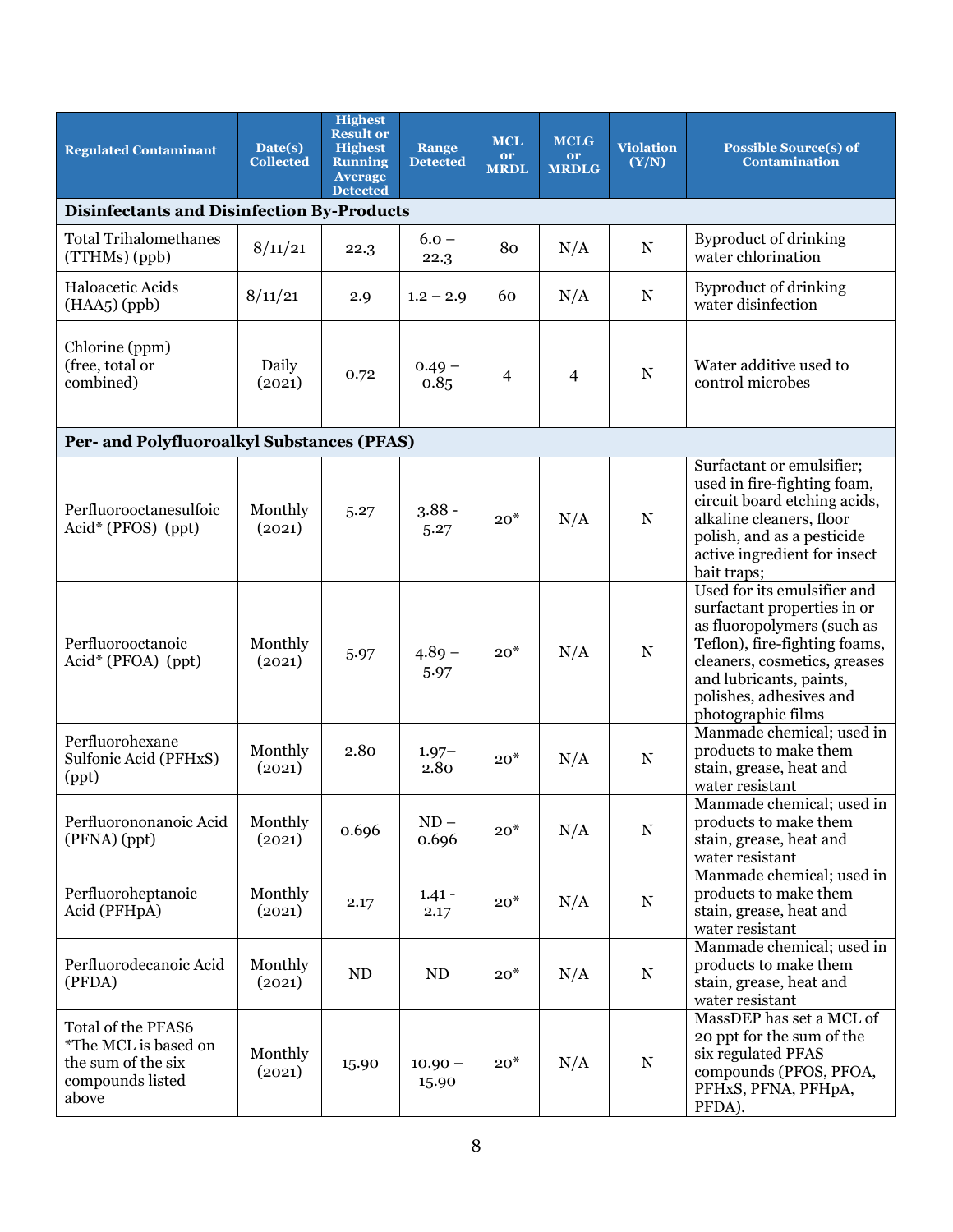| Unregulated Contaminants                       | Date(s)<br>Collected | <b>Results</b> | Avg.<br>Detected | <b>SMCL</b> | <b>ORSG</b> | <b>Possible Source</b>                                                                                                         |
|------------------------------------------------|----------------------|----------------|------------------|-------------|-------------|--------------------------------------------------------------------------------------------------------------------------------|
| Nickel (ppb)                                   | 5/16/19              | 1.19           | 1.19             | N/A         | 100         | Discharge from domestic<br>wastewater, landfills, and<br>mining and smelting<br>operations                                     |
| Sodium (ppm)                                   | 1/11/21              | 106            | 106              | N/A         | 20          | Discharge from the use and<br>improper storage of sodium-<br>containing de-icing<br>compounds or in water-<br>softening agents |
| Hardness – Total as CaCO <sub>3</sub><br>(ppm) | 4/23/20              | 132            | 132              | N/A         | N/A         | Measurement of dissolved<br>calcium and magnesium in<br>water                                                                  |

| <b>Secondary Contaminants</b>                                                                               | Date(s)<br>Collected | <b>Result or</b><br>Range<br>Detected | Average<br>Detected | <b>SMCL</b>    | <b>ORSG</b>                  | <b>Possible Source</b>                                              |  |  |  |
|-------------------------------------------------------------------------------------------------------------|----------------------|---------------------------------------|---------------------|----------------|------------------------------|---------------------------------------------------------------------|--|--|--|
| Iron (ppb)                                                                                                  | Quarterly<br>2021    | ND                                    | <b>ND</b>           | 300            | N/A                          | Naturally occurring,<br>corrosion of cast iron pipes                |  |  |  |
| Manganese* (ppb)<br>Entering the distribution<br>system                                                     | Quarterly<br>2021    | <b>ND</b>                             | <b>ND</b>           | 50             | Health<br>Advisory<br>of 300 | Natural sources as well as<br>discharges from industrial<br>uses    |  |  |  |
| * EPA has established a lifetime Health Advisory (HA) for manganese of 0.3 mg/L and an acute HA at 1.0 mg/L |                      |                                       |                     |                |                              |                                                                     |  |  |  |
| pH                                                                                                          | Daily                | $7.15 -$<br>7.61                      | 7.40                | $6.5 -$<br>8.5 | N/A                          | Runoff and leaching from<br>natural deposits; seawater<br>influence |  |  |  |
| Sulfate (ppm)                                                                                               | 1/11/21              | 24                                    | 24                  | 250            | N/A                          | Natural sources                                                     |  |  |  |
| Total Dissolved Solids (TDS)<br>(ppm)                                                                       | 1/12/21              | 491                                   | 491                 | 500            | N/A                          | Erosion of natural deposits                                         |  |  |  |
| Chloride (ppm)                                                                                              | 1/19/21              | 217                                   | 217                 | 250            | N/A                          | Salty taste                                                         |  |  |  |
| Copper (ppm)                                                                                                | 4/23/20              | 0.0154                                | 0.0154              | 1.0            | N/A                          | Metallic taste; blue-green<br>staining                              |  |  |  |
| Zinc (ppm)                                                                                                  | 4/23/20              | 0.0119                                | 0.0119              | 5              | N/A                          | Metallic taste                                                      |  |  |  |
| <b>Radioactive Contaminants</b>                                                                             |                      |                                       |                     |                |                              |                                                                     |  |  |  |
| Radon $(pCi/L)$<br>(Latest scheduled results)                                                               | 6/20/13              | 250                                   | 250                 | N/A            | 10,000                       | <b>Natural Source</b>                                               |  |  |  |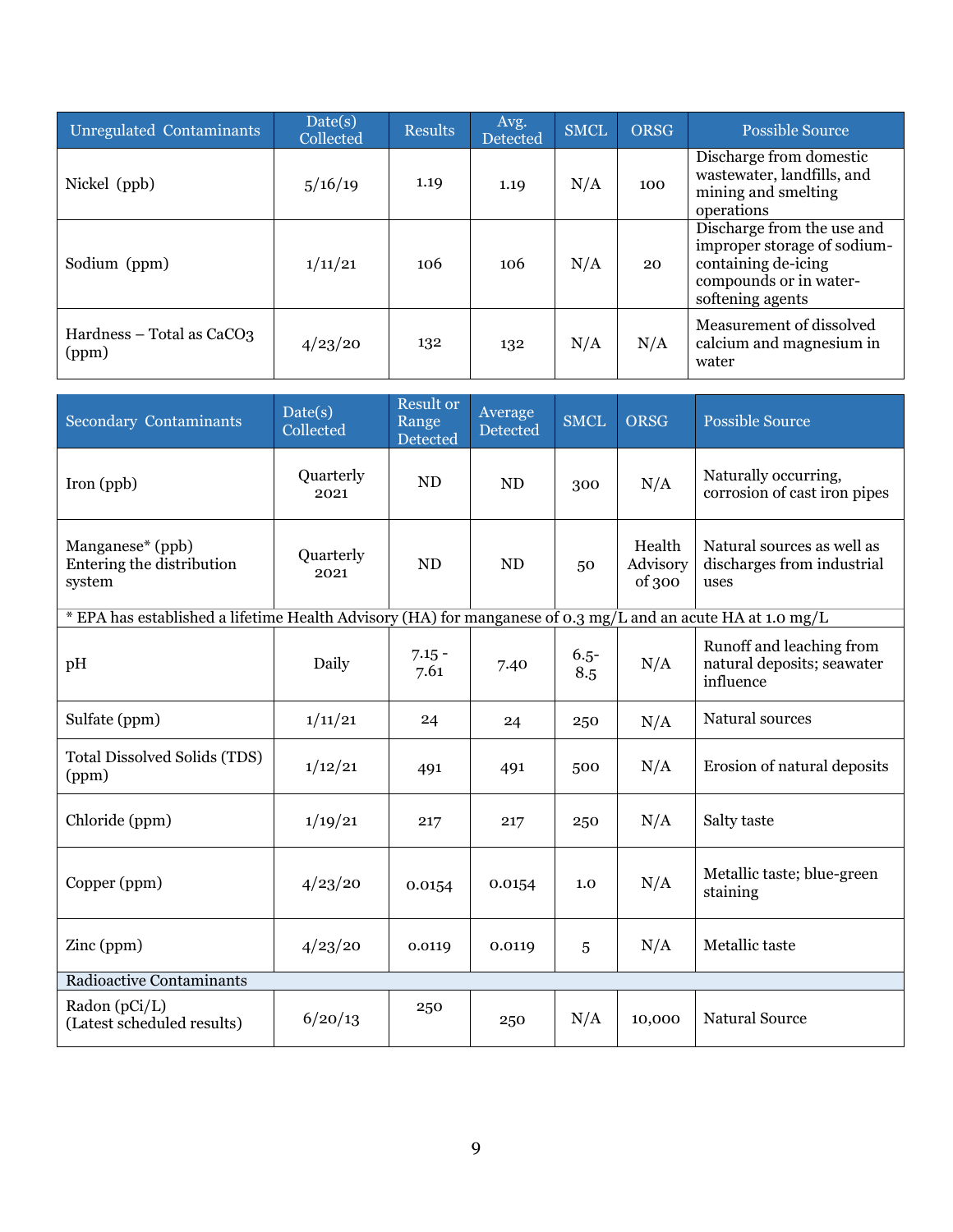## **Cross-Connection Control and Backflow Prevention**

The Town of Shrewsbury makes every effort to ensure that the water delivered to your home and business is clean, safe and free of contamination. Our staff works very hard to protect the quality of the water delivered to our customers from the time the water is extracted via deep wells from underground aquifers or it is withdrawal from a surface water source, throughout the entire treatment and distribution system. However, what happens when the water reaches your home or business? Is there still a need to protect the water quality from contamination caused by a cross-connection if so, how?

#### **What is a cross-connection?**

A cross-connection is any actual or potential connection between the drinking water lines and potential sources of pollution or contamination such as a piping arrangement or equipment that allows the drinking water to come in contact with non-potable liquids, solids or gases hazardous to humans in event of a backflow.

#### **What is a backflow?**

Backflow is the undesired reverse of the water flow in the drinking water distribution lines. This backward flow of the water can occur when the pressure created by an equipment or system such as a boiler or air-conditioning is higher than the water pressure inside the water distribution line (backpressure), or when the pressure in the distribution line drops due to routine occurrences such as water main breaks or heavy water demand causing the water to flow backward inside the water distribution system (backsiphonage). Backflow is a problem that many water consumers are unaware of, a problem that each and every water customer has a responsibility to help prevent.

## **What can I do to help prevent a cross-connection?**

Without the proper protection something as simple as a garden hose has the potential to contaminate or pollute the drinking water lines in your house. In fact, over half of the country's cross-connection incidents involve unprotected garden hoses. There are very simple steps that you as a drinking water user can take to prevent such hazards, they are:

- NEVER submerge a hose in soapy water buckets, pet watering containers, pool, tubs sinks, drains or chemicals.
- NEVER attach a hose to a garden sprayer without the proper backflow preventer.
- Buy and install a hose bib vacuum breaker in any threaded water fixture. The installation can be as easy as attaching a garden hose to a spigot. This inexpensive device is available at most hardware stores and home-improvement centers.
- Identify and be aware of potential cross-connections to your water line.
- Buy appliances and equipment with a backflow preventer.
- Buy and install backflow prevention devices or assemblies for all high and moderate hazard connections.

If you are the owner or manager of a property that is being used as a commercial, industrial or institutional facility you must have your property's plumbing system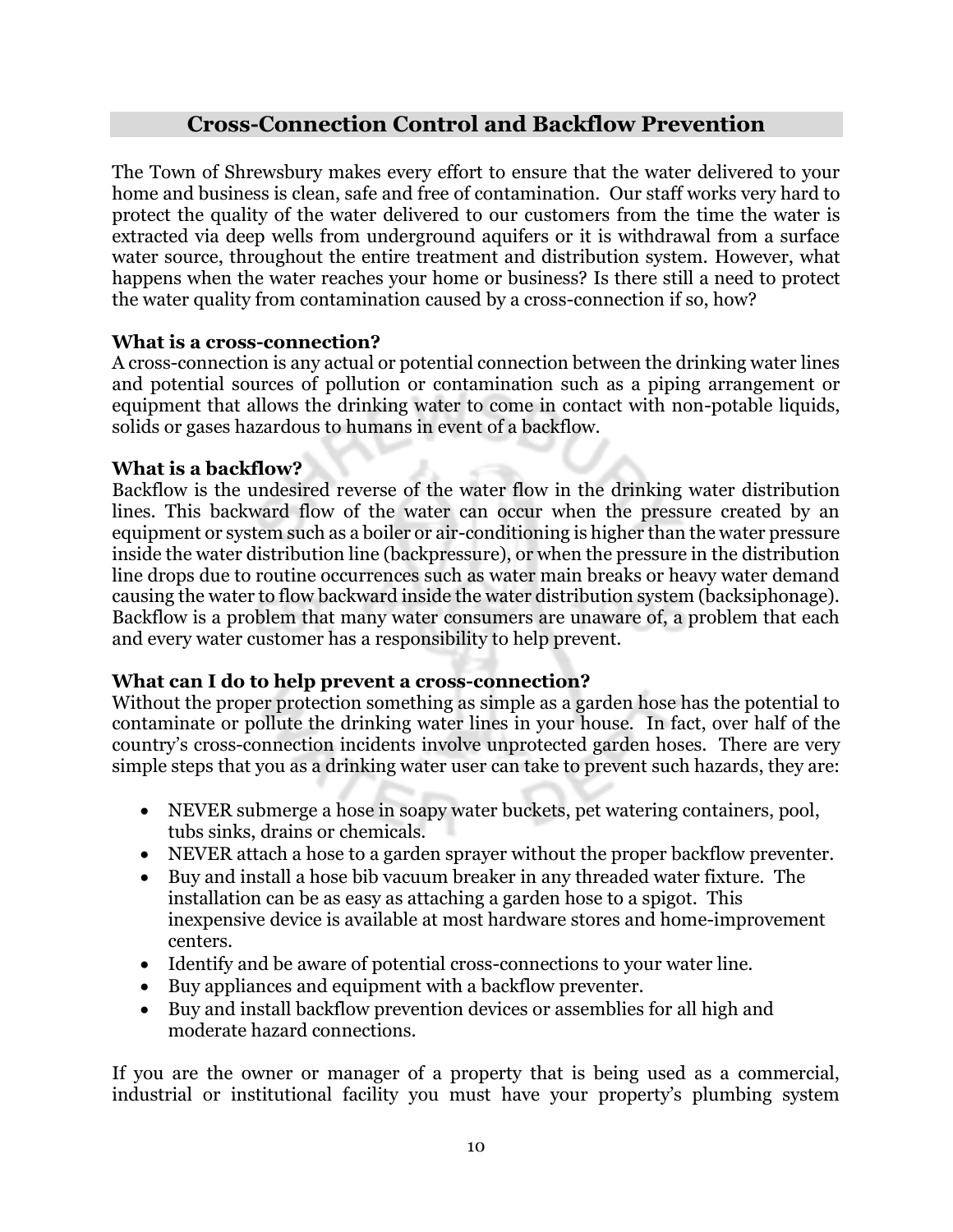surveyed for cross-connection by your water purveyor. If your property has NOT been surveyed for cross-connection contact the Shrewsbury Water Department to schedule a cross-connection survey.



**Radon**

Radon is a radioactive gas that you cannot see, taste, or smell. It is found throughout the United States. Radon can move up through the ground and into a home through cracks and holes in the foundation. Radon can build up to high levels in all types of homes. Radon can also get into indoor air when released from tap water from showering, washing dishes, and other household activities. Compared to radon entering the home through soil, radon entering the home through tap water will be (in most cases) a small source of radon in indoor air. Radon is a known human carcinogen. Breathing air containing radon can lead to lung cancer. Drinking water containing radon may also cause increased risk of stomach cancer. If you are concerned about radon in your home, test the air in your home. Testing is inexpensive and easy. Fix your home if the level of radon in your air is 4 picocuries of radon per liter of air (pCi/l) or higher. There are simple way to fix a radon problem that aren't too costly. For additional information, call your state radon program or call EPA'S Radon Hotline, 800 SOS.RADON.

#### **Manganese**

Manganese is a naturally occurring mineral found in rocks, soil and groundwater, and surface water. Manganese is necessary for proper nutrition and is part of a healthy diet, but can have undesirable effects on certain sensitive populations at elevated concentrations. The United States Environmental Protection Agency (EPA) and MassDEP have set an aesthetics‐based secondary maximum contaminant level (SMCL) for manganese of 50 ug/L (micrograms per liter), or 50 parts per billion. In addition, MassDEP's Office of Research and Standards (ORS) has set a drinking water guideline for manganese (ORSG), which closely follows the EPA public health advisory for manganese. Drinking water may naturally have manganese and, when concentrations are greater than 50 μg/L, the water may be discolored and taste bad. Over a lifetime, the EPA recommends that people drink water with manganese levels less than 300 μg/L and over the short term, EPA recommends that people limit their consumption of water with levels over 1000 ug/L, primarily due to concerns about possible neurological effects. Children up to one (1) year of age should not be given water with manganese concentrations over 300 ug/L, nor should formula for infants be made with that water for longer than ten (10)